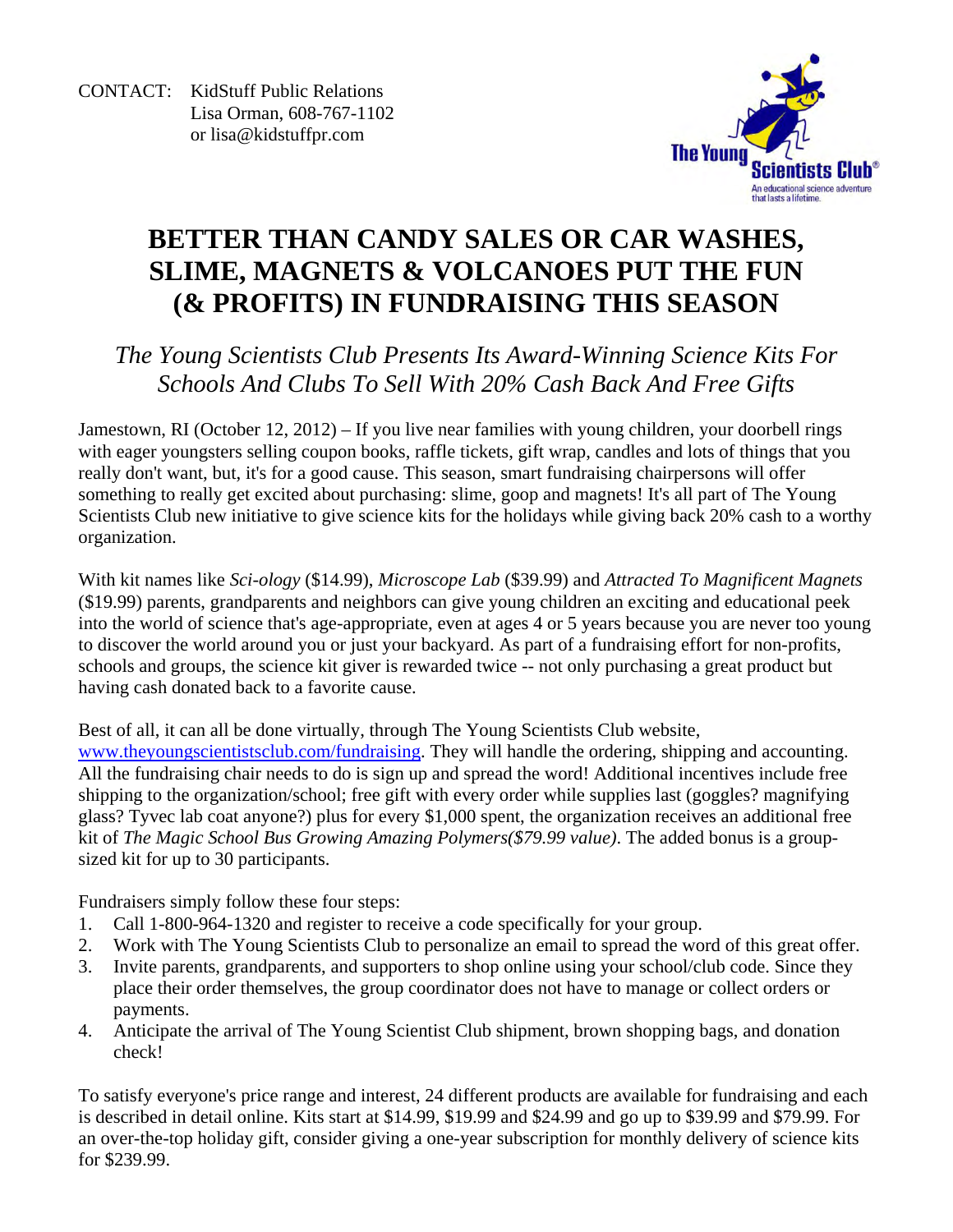Getting to that \$1,000 goal should not be difficult, especially with appealing kits from *The Magic School Bus* such as:

#### **The Magic School Bus™**

### **Attracted to Magnificent Magnets • Ages 5+ • \$19.99**

Ms. Frizzle and her students take Young Scientists on a wild ride while becoming attracted to magnificent magnets. Young Scientists go on a magnetic scavenger hunt, build a compass, make magnetic slime, design magnetic faces, experiment with lodestone, play magnetic games, hold magnetic car races, and much, much more! This magnified kit includes a colorful poster with a racing track, game board, and experiment diagrams.





#### **The Magic School Bus™ Blasting Off With Erupting Volcanoes • Ages 5+ • \$19.99**

What makes volcanoes erupt? Young Scientists join Ms. Frizzle inside the life of a volcanologist. Children as young as 5 can learn about the layers of the Earth, study tectonic plate movement, explore different volcanic eruptions, make real pumice float, create the ultimate "lava" mixture, paint and explode a volcano and more! This explosive kit includes a colorful poster with volcanic facts, pictures and stickers.

**The Magic School Bus™ Slime and Polymer Lab • Ages 5+ • \$39.99** 

Ms. Frizzle and her students take Young Scientists on a wild ride with The Magic School Bus™ as they explore slime and polymers. Young Scientists make polymers out of milk, make slime, create goop, produce a snow eruption, melt snow, grow super-absorbent flowers, germinate seeds in polymers, perform a polymer trick, dehydrate polymers, and much, much more! This busshaped kit comes packed with science components, 20 colorful experiment cards, a data notebook to record observations, and 10 containers of polymers including super balls, rainbow beads, snow, and gel crystals.





#### **The Magic School Bus™ Chemistry Lab • Ages 5+ • \$39.99**

Budding chemists can join Ms. Frizzle and her students as they explore the field of chemistry. Young Scientists make sticky ice, use litmus paper, measure pH, perform chromatography, make bubble sculptures, wake-up fungus, create slime, form a bouncy ball, learn about density, produce a milk rainbow, plate copper, and so much more! This exhilarating bus-shaped kit comes packed with

science components, 51 colorful experiment cards and a data notebook to record observations.